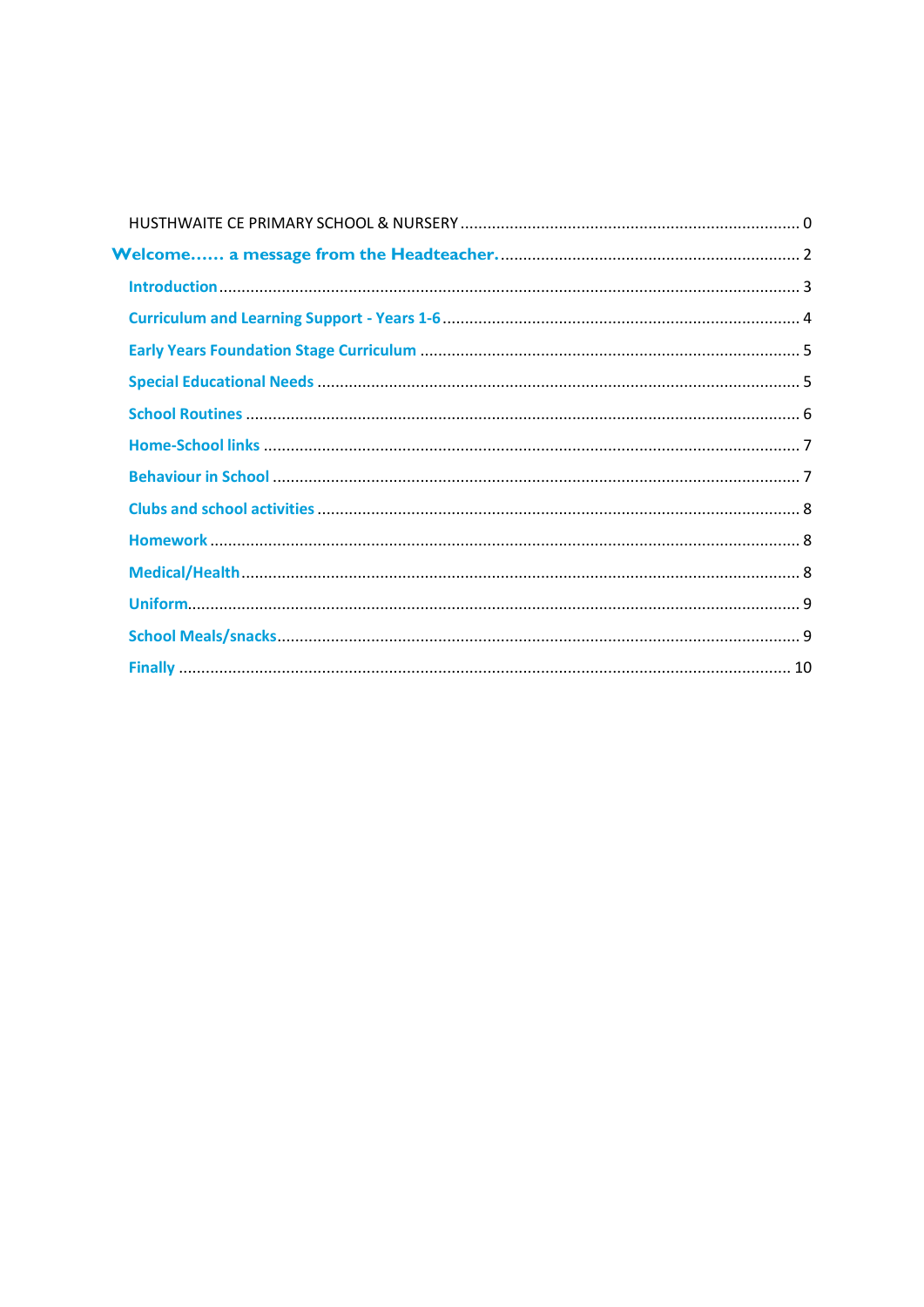### **Welcome…… a message from the Headteacher.**

I am the Executive Head Teacher of Husthwaite Church of England Primary School and I split my time between Husthwaite and Sessay Church of England Primary School. I enjoy spending time with the children and am privileged to have a role that allows me to work in two small schools with wonderful, hardworking and caring children, staff and communities.

Selecting a school for your child can be a difficult task. There are many aspects to take into consideration, both educational and social, but it is a choice only you can make, because only you can know what best suits your child. By browsing our brochure, we hope that some questions you may have about our school will be answered.

We aim for our children to achieve highly and to be caring, enthusiastic, confident and well-balanced individuals who work together towards common goals. We believe it is vital to fully extend our pupils' capabilities, igniting an enthusiasm and love for learning that will stay with them for life. Each child is welcomed into our school and is nurtured as an individual to enable them to reach their full potential.

Please contact the school to make an appointment or to ask any questions.

Miss Fiona Bennett Executive Headteacher

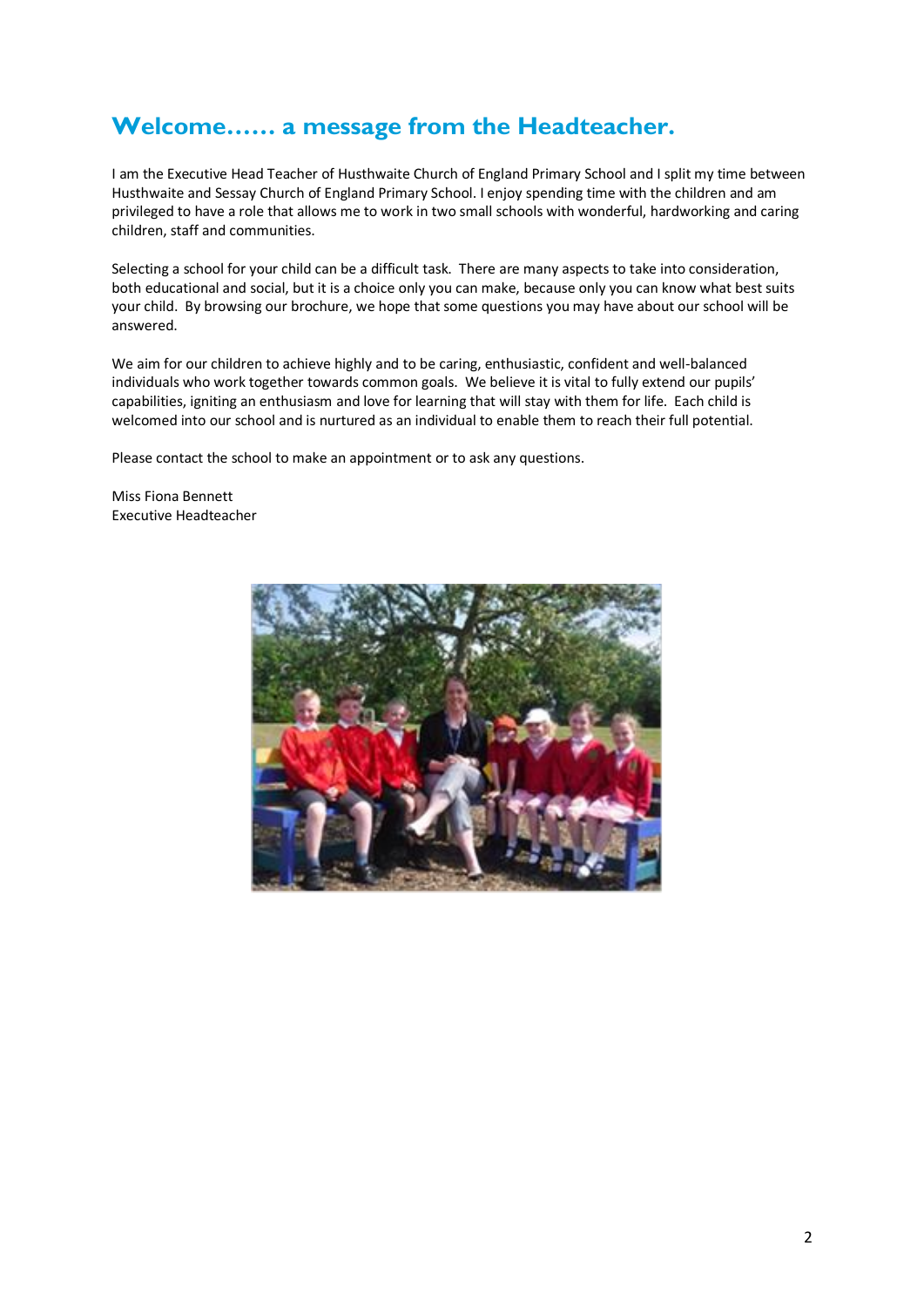### **Introduction**

#### **Husthwaite and Sessay CE Primary Federation Vision:**



**'Sowing Seeds – Bearing Fruit – Harvesting Potential'**

**'Growing together in love and learning'**



At the Husthwaite and Sessay CE Primary Federation our vision is to provide a happy, caring and stimulating environment where children will recognise and achieve their full potential, so that they can make their best contribution to society.

The Federation is a family where:

- · everybody is welcomed and you are not alone
- · we pray together
- · we are honest, open and respect and care for everyone and everything in our unique and rural community.

As a Federation we have a growth mindset, set high standards of learning and celebrate the achievements of every child within our exciting, broad and balanced curriculum. Our curriculum based upon our Christian values is inclusive and through inquisitive and creative minds our children develop their self-confidence as learners and are encouraged to progress socially, emotionally and spiritually.

The Federation is a place where everyone is different and everyone is important.

"Teach a child to choose the right path, and when they are older, they will remain upon it." (Proverbs 22:6)

#### **School Values:**



The family community of our Church School reflects Christian values which permeate throughout our school life. Collective worship is a valued part of our school day.

Good behaviour is encouraged from day one at school, and we operate a number of reward schemes, including a Team Point system. At the end of each week good work and behaviour is rewarded with merit certificates, which are presented to children before the whole school. It is wonderful to see the pride which children feel when they are successful.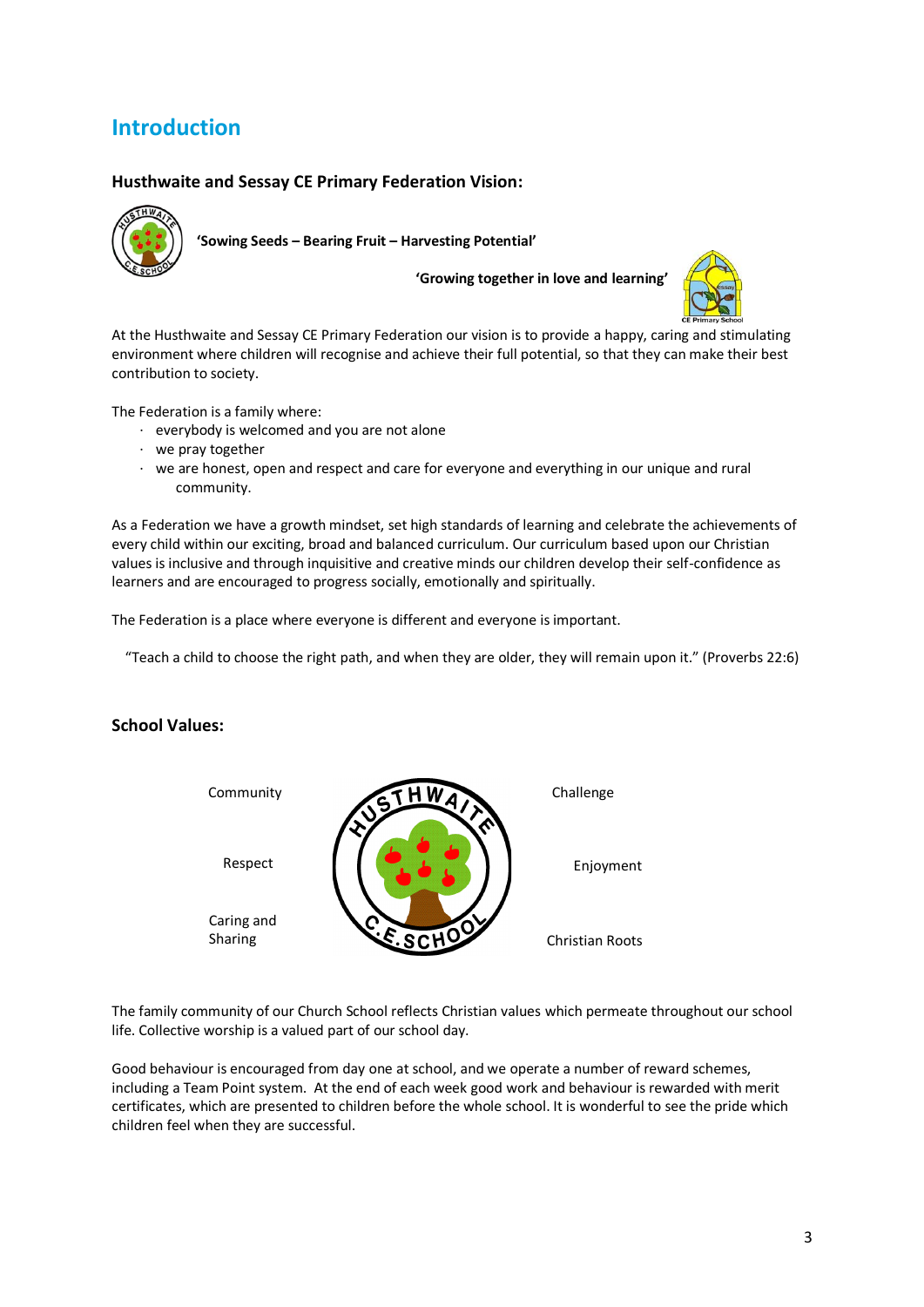We encourage our children to feel pride in their school. During their time with us they will have the opportunity to represent the school on educational outings, in sports teams, at local church services and in many other ways. Children also have the opportunity to be involved in the running of the school as part of our School Council. At Husthwaite high priority is given to working in partnership with not only our federation school, but also home, church and the wider community. We believe that by working together we can realise the Federation's Vision and enable each and every child to achieve their full potential.

## **Curriculum and Learning Support - Years 1-6**

At Husthwaite we want to offer children learning experiences that give them a wealth of knowledge and experiences through a broad, rich, active and balanced curriculum.



Every pupil follows five core subjects of English, Maths, Science, Computing and Religious Education. Other foundation subjects include History,

Geography, Design and Technology, Music, Art, PSHCE and Physical Education (including Forest School). In Key Stage Two the children also learn French.

The school plans work based on 'topics'. These topics are a focus for first hand experiences and curriculum design. We also try to link a school visit or an educational experience to our topics to promote children's interest and knowledge.

All children are able to experience the wonders of outdoor learning and forest schools. The vast school grounds are an ideal environment for children to explore the outdoors, develop new investigative skills and promote their inquisitive instincts.

#### **English**

English plays an important part in the intellectual, social, personal and aesthetic development of children. We teach our pupils to read, write, speak and listen so as to promote not only enjoyment but also a sense of achievement. We give our children opportunities to develop all their language skills through narratives, poetry, non-fiction and plays amongst other genres. We provide a large and varied selection of books in the class and school library. We actively encourage parents to support the child's reading at home, making reading pleasurable and free from pressure.

#### **Mathematics**

Our aims in teaching mathematics are that all children should achieve a high standard in numeracy and in a range of mathematical skills which they are able to apply with understanding and confidence. We expect them to enjoy the subject for its own intrinsic worth and study it with increasing confidence and a sense of achievement. We strive to promote positive attitudes to mathematics, along with an understanding of its importance in everyday situations and the world of work. We use a wide range of practical techniques and resources.

#### **Science**

Science is about curiosity and wonder. Children are naturally inquisitive about the world in which they live and we aim, through enjoyable practical activities and first hand experiences, to develop skills and a body of knowledge. We expect the children to predict, question, hypothesise and understand the concepts of a scientific investigation. Children may work individually or collaboratively in a group where they develop their personal qualities and investigative skills.

#### **Religious Education**

We aim to foster a spirit of tolerance, co-operation and understanding both within our own community and in the wider world. Religious Education is central to our efforts. We teach children about Christianity and other world religions. We see ourselves as part of a village community in a wider society that is multi-faith, multicultural. Our R.E. curriculum will be provided in accordance with the Agreed Syllabus produced by North Yorkshire County Council.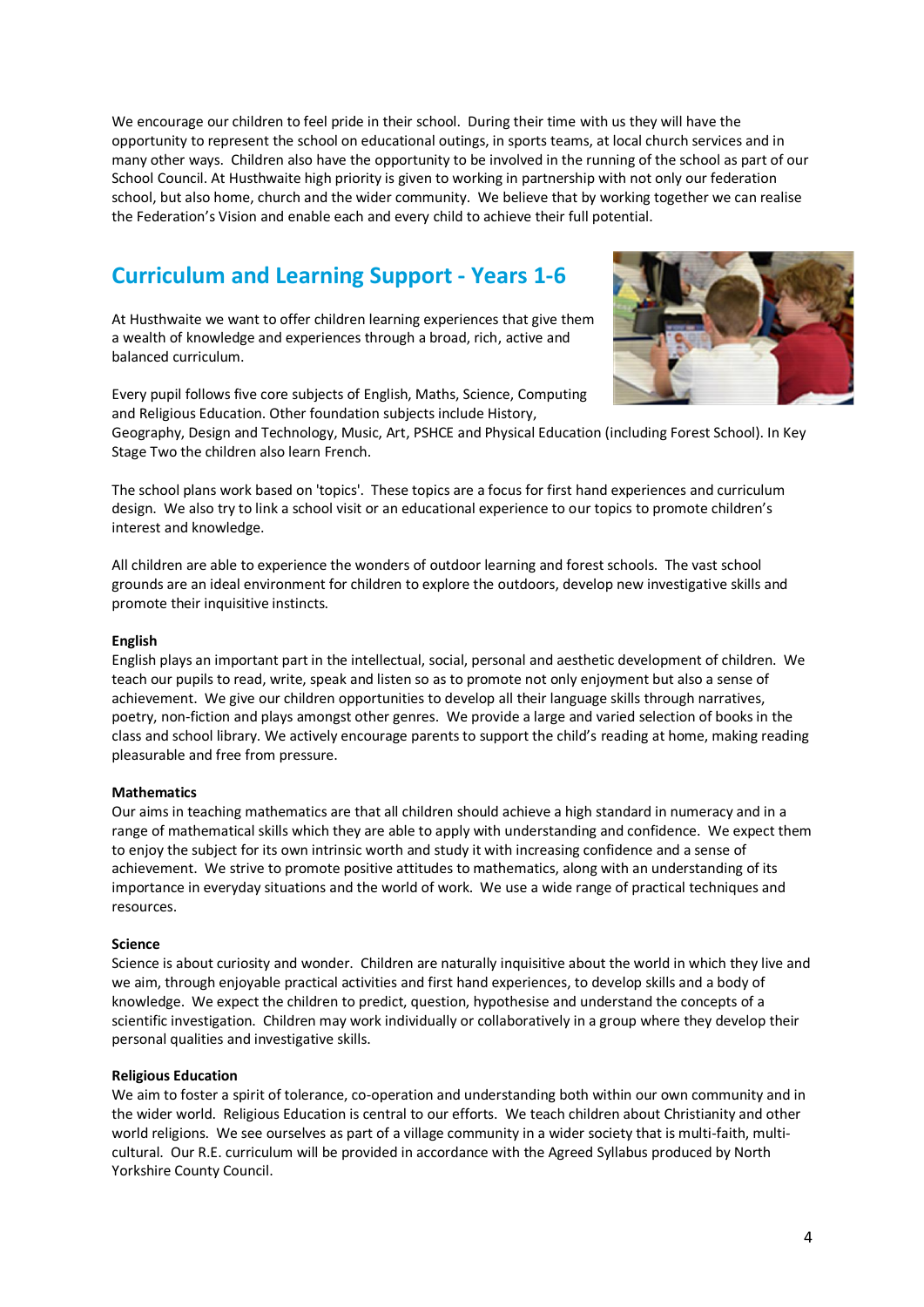#### **Computing**

The children are taught to use ICT equipment and software confidently and purposefully for communication, control and investigation. As part of our library we have a wonderful suite of computers, laptops and I-Pads. In addition to this, each class has additional lap top computers or PCs. All school hardware is updated on a rolling replacement cycle. Interactive C-touch teaching screens are installed in all main school classrooms.

#### **LEARNING SUPPORT**

At Husthwaite we aim for our children to be independent learners who are on a quest for knowledge! We try to bring as many first-hand opportunities into the classroom as we can to bring the curriculum web to life. Our children also support many charities and these events add an important dimension to our school life.

We have a separate curriculum support booklet which outlines the end of year expectations of learning for each year group from Year 1-Year 6. The booklet can be located on our school website – [http://husthwaite.n](http://husthwaite.n-yorks.sch.uk/resources-for-learning-support-at-home/)[yorks.sch.uk/resources-for-learning-support-at-home/](http://husthwaite.n-yorks.sch.uk/resources-for-learning-support-at-home/) There are also links to online learning websites and Apps which can be accessed from our website to further support learning at home.

### **Early Years Foundation Stage Curriculum**

The curriculum is divided into 7 areas of development. There are 3 PRIME areas and 4 specific areas.

#### **PRIME AREAS:**

- Personal, Social and Emotional Development through this area we aim to develop children's social, moral, cultural, emotional and spiritual skills.
- Communication and Language- this area is concerned with developing speaking, listening and understanding skills.
- Physical Development through this area children develop their fine and gross motor skills. **SPECIFIC AREAS:**
	- Maths mathematical development addresses problem solving, working with numbers, shape, space and measure, money and some simple data handling.
	- Literacy literacy developing focuses on the early development of reading and writing skills.
	- Understanding of the World covers science, history, geography, design and information technology.
	- Expressive arts and design is connected to creative development through art, music, dance, designing and constructing.

We use many different teaching styles from individual to group or class teaching. We also spend a lot of time observing the children's play so we can then plan activities and provision to suit their needs and interests. There will be time during every day for the children to choose from a wide range of activities and explore and learn through their own interests. Children are encouraged to experience outside activities, in all weathers and conditions.

Through operating as a Foundation Stage, the Nursery and Reception have the opportunity to share resources, provision areas and activities, work and play together. This is carefully planned to allow the children to learn from their peers, make choices, develop confidence and ease the transition from Nursery into main school in a secure and stimulating environment.



### **Special Educational Needs**

At Husthwaite School we aim to respond sensitively, quickly and appropriately to any pupils who may need special educational provision and all children are valued equally. The school aims to cater for all children within the classroom, including those who may require additional support.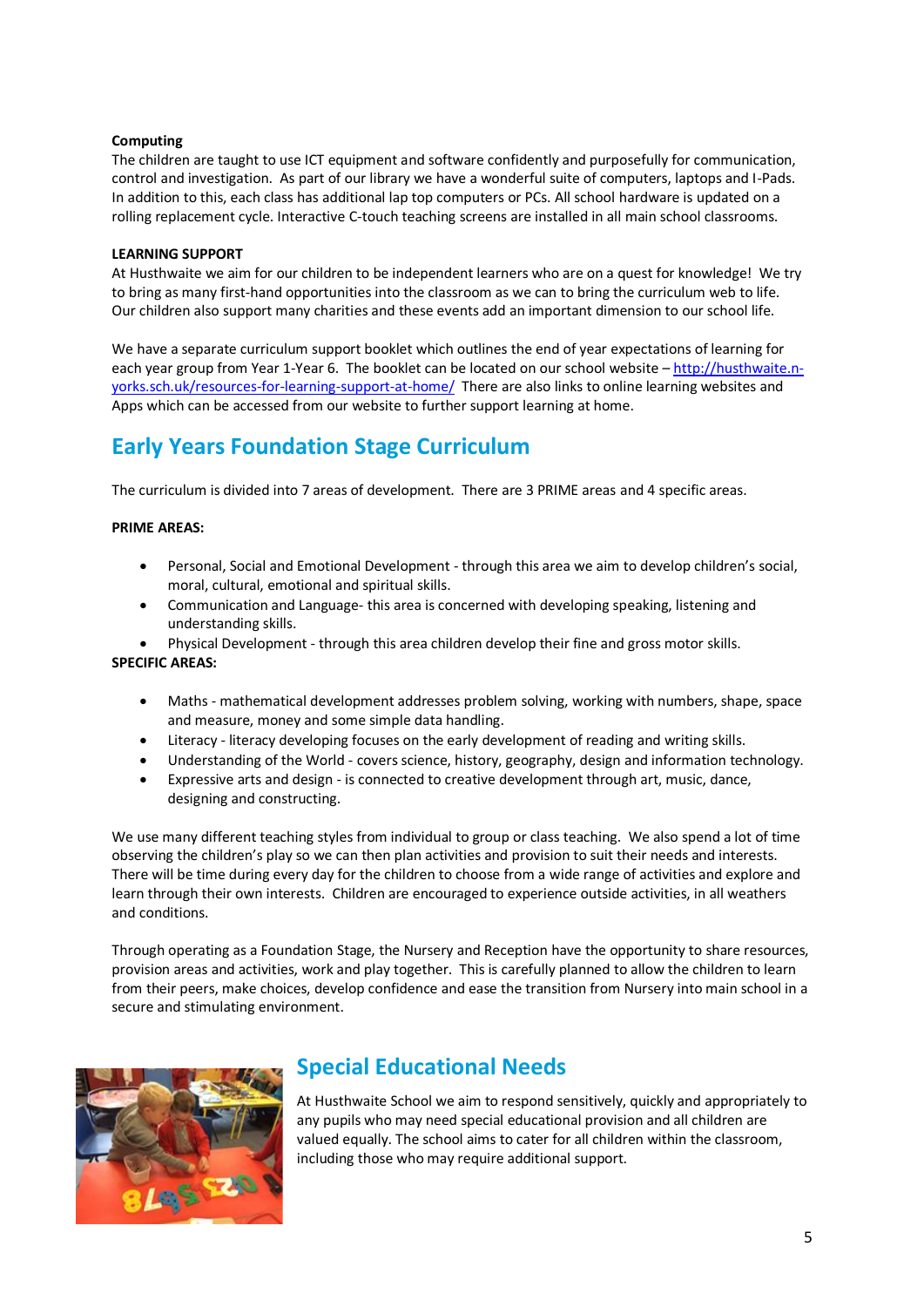Children are deemed to have special educational needs if they:

have a significantly greater difficulty in learning than the majority of children of their age  $-$ 

and/or

• have a disability which either prevents or hinders them from making use of educational facilities which are generally provided in schools for children of their age.

Support may take the form of individual or small group teaching and may be provided from within school or from outside agencies. Time is often allocated on the recommendations of the school Special Educational Needs Coordinator (SENDCO), Class Teacher, Special Education Advisory Service, Educational Psychologist, or Speech Therapist.

The school has adopted the most recent Code of Practice in relation to children with special needs, which recognises the special needs of children and young people from 0 - 25 years.

We value the importance of good communication between parents/carers and school and as such parents/carers are consulted at all times through informal discussions with the class teacher through our open-door policy and more formal regular review meetings every term.

Please read th[e Local Authority and School SEN Information Report](http://husthwaite.n-yorks.sch.uk/data/documents/SEN-information-report-july-18.pdf) and also the [Provision Map w](http://husthwaite.n-yorks.sch.uk/data/documents/Husthwaite-CE-Primary-School-Whole-School-Provision-Map.docx)hich outlines SEN provision at Husthwaite School. This information helps to explain how we meet the needs of all children in school.

### **School Routines**

#### **School Hours**

| 08.50 10.15 |
|-------------|
| 10.45-11.00 |
| 11.00-12.00 |
| 12.00-13.00 |
| 13.00-15.20 |
|             |

There is a short break in the afternoon for Key Stage 1 children.

Nursery Hours follow a slightly different pattern and offer sessions from 09.00 to 15.30 (please contact the school office for full details of nursery sessions).

The school gate opens at 8.40am and children are allowed into school to settle down in preparation for registration at 8.50am and a prompt start to their learning.

School finishes at 3.20pm and children line up in their classes on the playground where parents can collect their children.

Children, who travel to school by bus, are met each morning at the end of the school drive by a member of staff on duty. At the end of the day children are escorted by a member of staff onto the bus and checked they are securely seated.

It is important that you inform school of your child's absence and we ask that you contact school by 9.15am at the latest.

As part of our safeguarding routines, the gate into the school grounds and doors are locked. Any child who arrives late must report to the office.

Absences during term time are strongly discouraged. However, applications for absences can be made and we follow NYCC's policy and guidelines for approval or otherwise.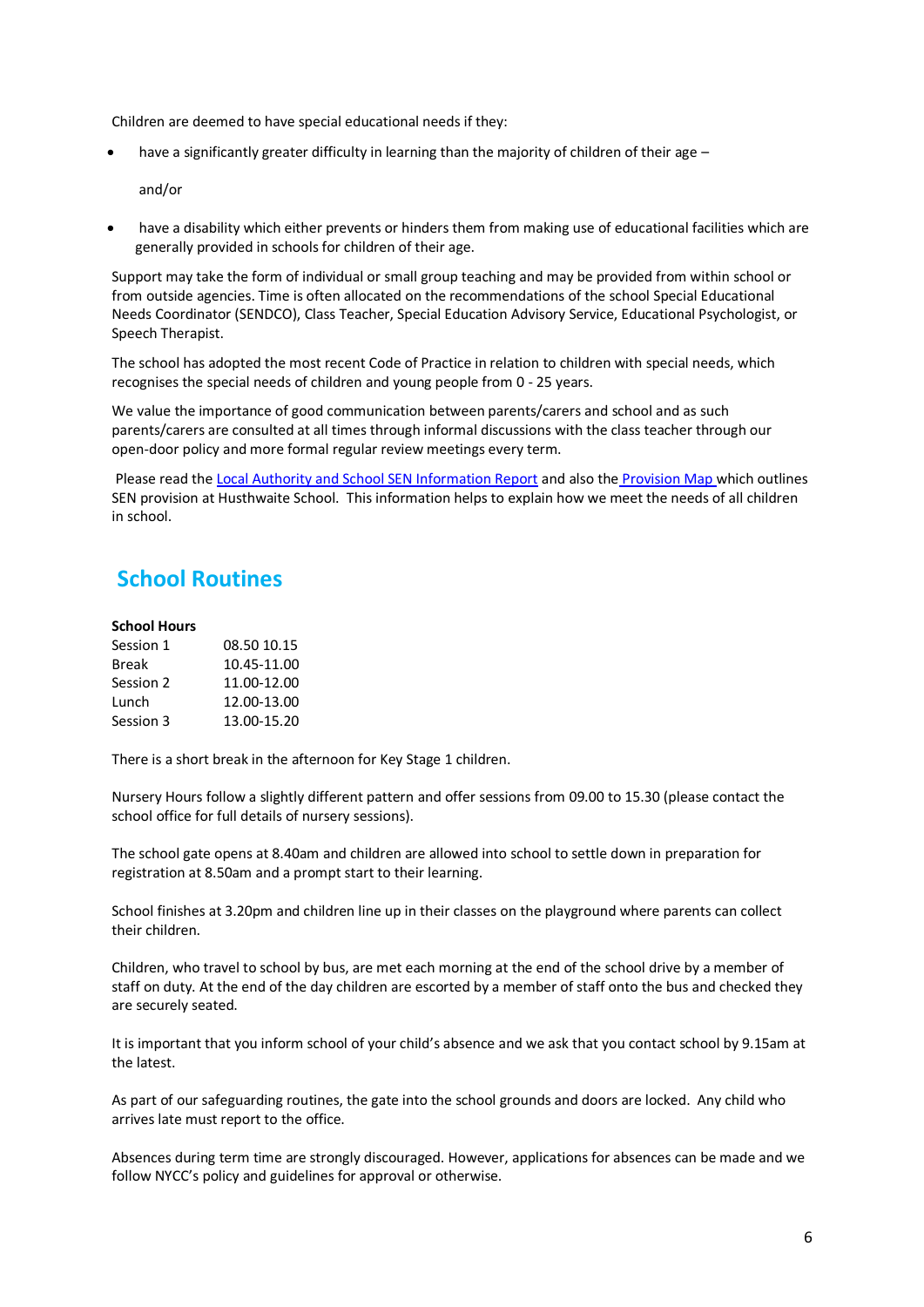### **Home-School links**

We believe strongly in parents as partners in the education of their children and we actively encourage them into school at every opportunity. Parents are provided with an information sheet at the beginning of each half term. This outlines the main curriculum areas to be taught offering opportunities for support at home.

The school holds two formal parents' evenings during the year in order to discuss the progress of the children. The first of these is held in the Autumn Term and deals mainly with how the child has settled into the year and targets and aims for the year ahead. The second evening is based around progress and is held in the Spring Term. You will receive a formal written report in the Summer term and have an opportunity to discuss your child's achievement during the year and targets for the following year.

Should you require, please feel free to discuss your child's progress at any time during the school year. We operate an 'open-door' policy which welcomes parents or carers into their child's class and we encourage parents/carers to share any information that they feel school needs to be aware of which may be impacting on their child's health, wellbeing or learning. The staff are normally available for informal discussion from 8.40- 8.50 am and after 3.20pm. Should you require a more formal meeting, please book an appointment through the school office.

In addition, each child has a home-school link book. Please use this as a method of communication between home and school - staff will also write messages in there which parents will find useful regarding their child's day at school.

### **Behaviour in School**

Our policy is based upon rewarding good behaviour and making sure that this is highlighted when it is seen. This is done with 'wows!' and 'merit cards'. The 'wow!' is an instant praise for good things. Children can display their name to show that they have done something well. These 'wows!' are recorded on the children's 'merit card' which builds up through a series of stages. Children's good behavior and conduct can also earn them team points which enable a whole school and team approach to displaying good behaviour.



We also feel that inappropriate behaviour should not be ignored. Children sometimes need to be taught what is appropriate within school and what is not. Children are normally reminded about these things verbally by the class teacher. We operate a 'traffic light system' to monitor inappropriate behaviour. A child will be asked to move their name to 'amber' as a reminder that their behaviour is not appropriate. If the behaviours then continue the child will be asked to move their name to 'red'. They may also be asked to leave the lesson so that the learning opportunities of the others are not affected. If a 'red' comment occurs this is shared with parents in the home-school link book. If the school has any concerns about a child's behaviour the parents will always be informed.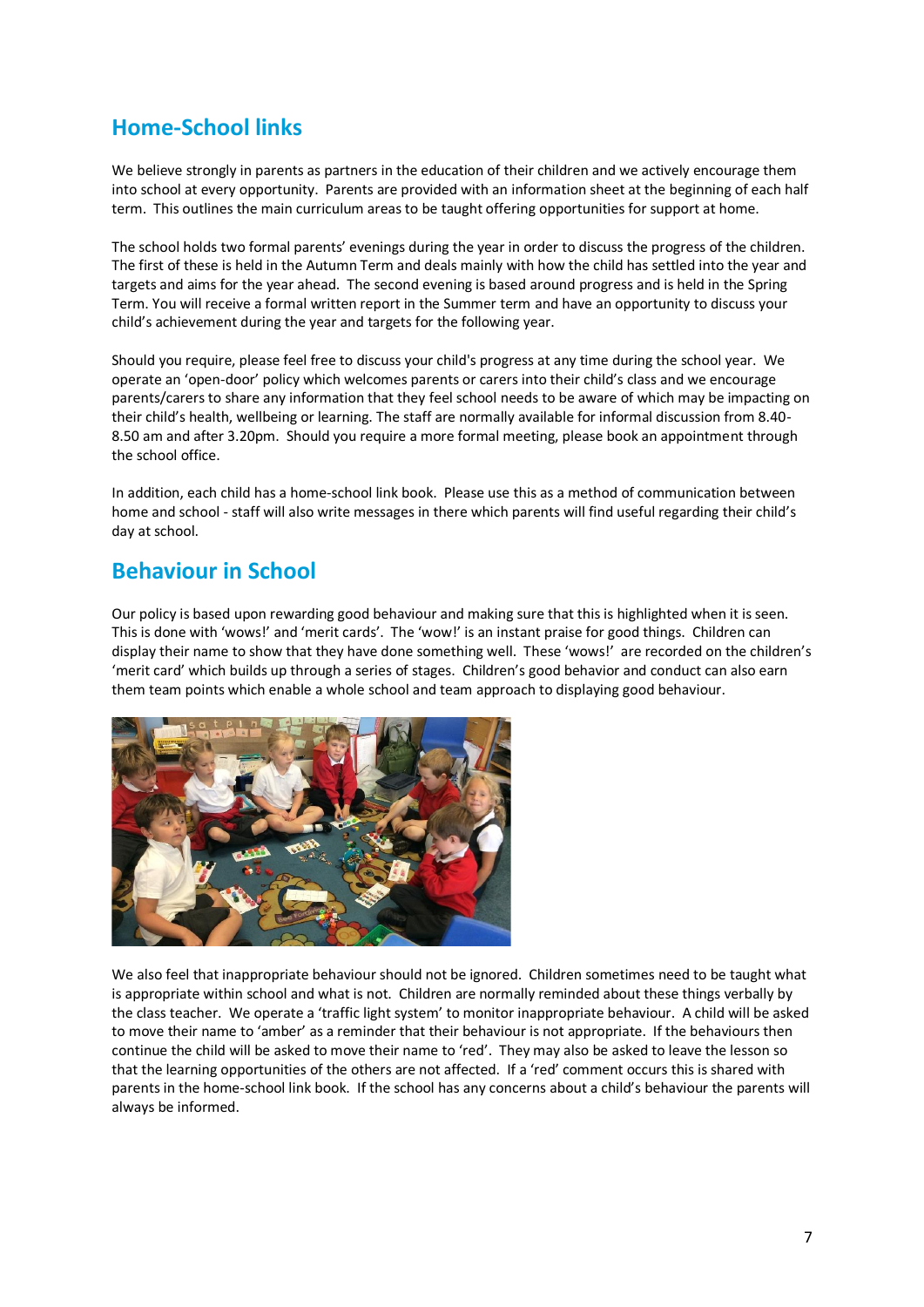### **Clubs and school activities**

Extra-curricular clubs run throughout the year and change termly. All children will have the opportunity to participate in an extra-curricular club at some point through the academic year. Clubs vary but have included multi-sports; athletics; hockey; running; archery; basketball; film; choir; crafts; football; netball; board games.



Many of our children take music lessons at school. These can be accessed through the North Yorkshire Music Service. We have a school choir -'Husthwaite Hummingbirds' - who perform a concert each year with the support of our musicians.

The school belongs to the Easingwold Cluster of schools and throughout the year children participate in various sporting events. This is an ideal opportunity for children to mix with their peer groups from neighbouring schools and offers a wider range of sporting experiences.





**Treetops at Husthwaite** is a before and after school club based at Husthwaite School. It is independently run and is Ofsted-registered. Before and after school care is available 7.30-8.45am and 3.20-6.30pm. If you are interested in using the club please telephone Helen Morris on 07882 677625 or send an email t[o hamorris1@outlook.com](mailto:hamorris1@outlook.com) for further information and bookings.

### **Homework**

Homework is given to complement children's learning in class. The main aims and benefits of homework are as follows:

- To develop further our links with parents, by helping parents and other carers to understand more clearly what (and how) their children are learning in school
- To give children the opportunity to practice and consolidate their learning, particularly in English and Maths
- To encourage self-discipline and perseverance, and to help children plan the use of their time and develop their independent learning skills
- To develop 'the homework habit' in preparation for secondary school.
- To increase pupils' self-esteem and the realisation that their learning is regarded as important by home and school

Homework will be planned as an integral part of the work covered in class. As children progress through the school, there will be a similar progression in terms of the expected levels of homework. All children will have reading books and spellings.

Full details are covered in the school's homework policy.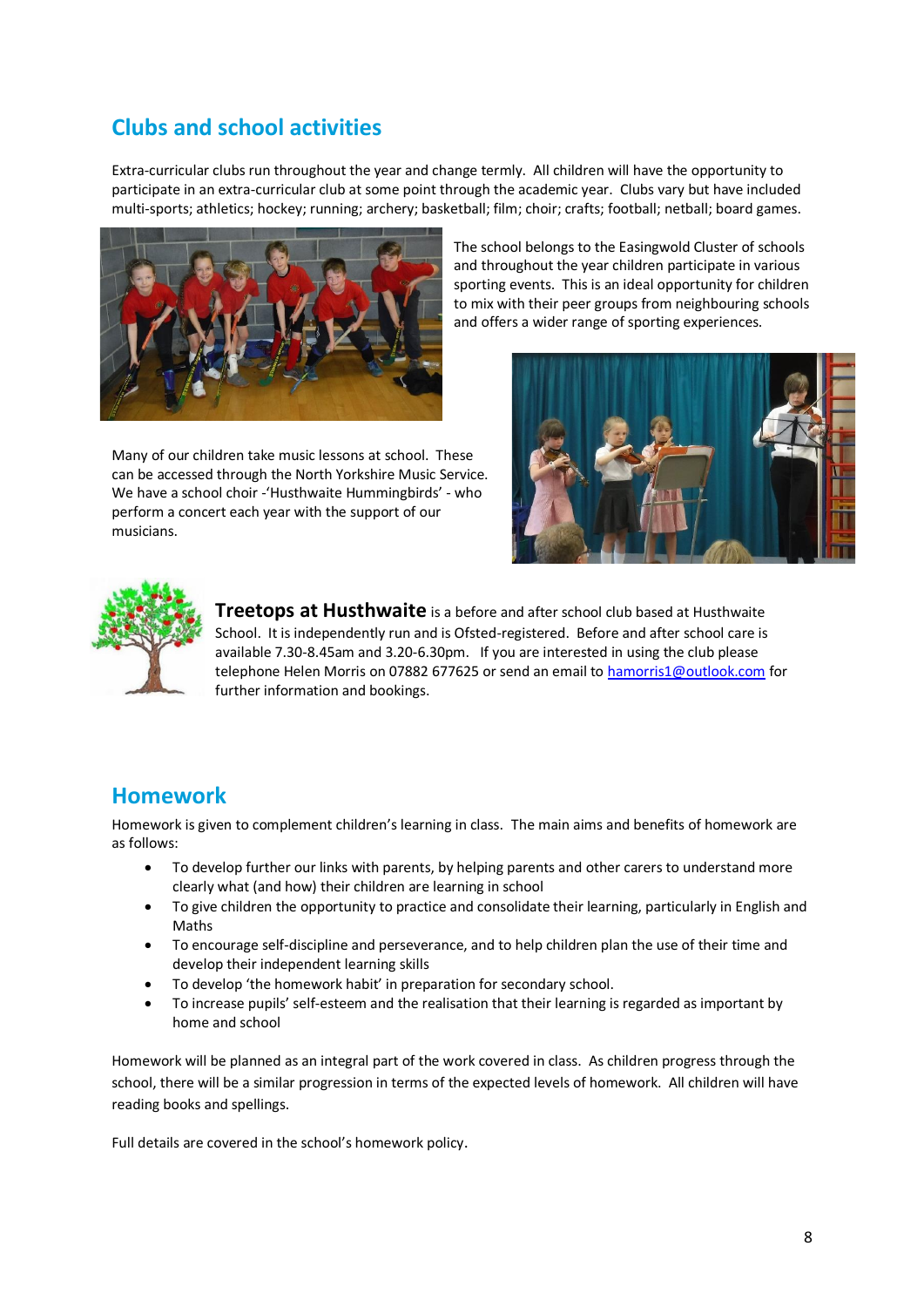### **Medical/Health**

If your child has any medical needs, please inform us of the details and any medication that needs administering. If your child suffers from asthma we have emergency inhalers in school that we can use should your child not have their medication with them. Parental written permission will need to be obtained in order for us to do this. Administration of prescribed medication can be undertaken by staff but only on completion of the necessary forms (available in the school office or on the school website).

Occasionally minor accidents do occur and these are dealt with as you would deal with any similar occurrences at home. There are trained First Aiders on the staff. If a more serious incident happens, and thankfully these do not happen often, then every effort is made to contact you. If emergency treatment is required, then appropriate action will be taken.

#### **Uniform**

The wearing of school uniform is strongly encouraged. The school colours are red and uniform can be purchased online directly from our suppliers:

[http://school-shop.co.uk/husthwaite\\_ce\\_primary\\_school\\_yo61\\_4qa/](http://school-shop.co.uk/husthwaite_ce_primary_school_yo61_4qa/)

#### **School uniform**:

Red or grey sweater/cardigan White or red polo shirt Grey or black skirt, trousers or shorts Grey/white socks or tights Black sensible shoes.

**PE Kit:**  Plain white or red t-shirt Navy/black shorts Tracksuit bottoms and sweatshirt (for outdoor PE)

Plimsolls/trainers Jewellery - For safety reasons, jewellery should not be worn in school. If a watch is worn, it is at your own risk. Plain stud type earrings may be worn with pierced ears but must be removed (independently) during PE sessions. This is in line with North Yorkshire County Council's policy.

### **School Meals/snacks**

We are fortunate to have our own kitchen and a cook who prepares meals for us here on the school site. There is a choice of a hot meal each day or a jacket potato and choice of fillings followed by a pudding, piece of fruit or yogurt. Currently children in years Reception, Year 1 and 2 are entitled to a free school meal through the Universal Free School Meal scheme.

Children in nursery, reception and years 1 and 2 are also entitled to a piece of fruit each day through the Government's School Fruit and Vegetable Scheme. However, if preferred, parents can provide their child with their own healthy snack of fruit, vegetable, cheese etc.

All children under the age of 5 are entitled to free school milk as are children who are in receipt of free school meals. Children can continue to receive milk after the age of 5 but parents will need to register and pay for this service through the cool milk scheme (www.coolmilk.co.uk)

If you think you qualify for your child to receive free school meals, please ask at the office for the necessary application forms. Children who are entitled to free school meals also attract additional funding for the school. Your assistance in ensuring you are receiving all entitled funding is much appreciated.